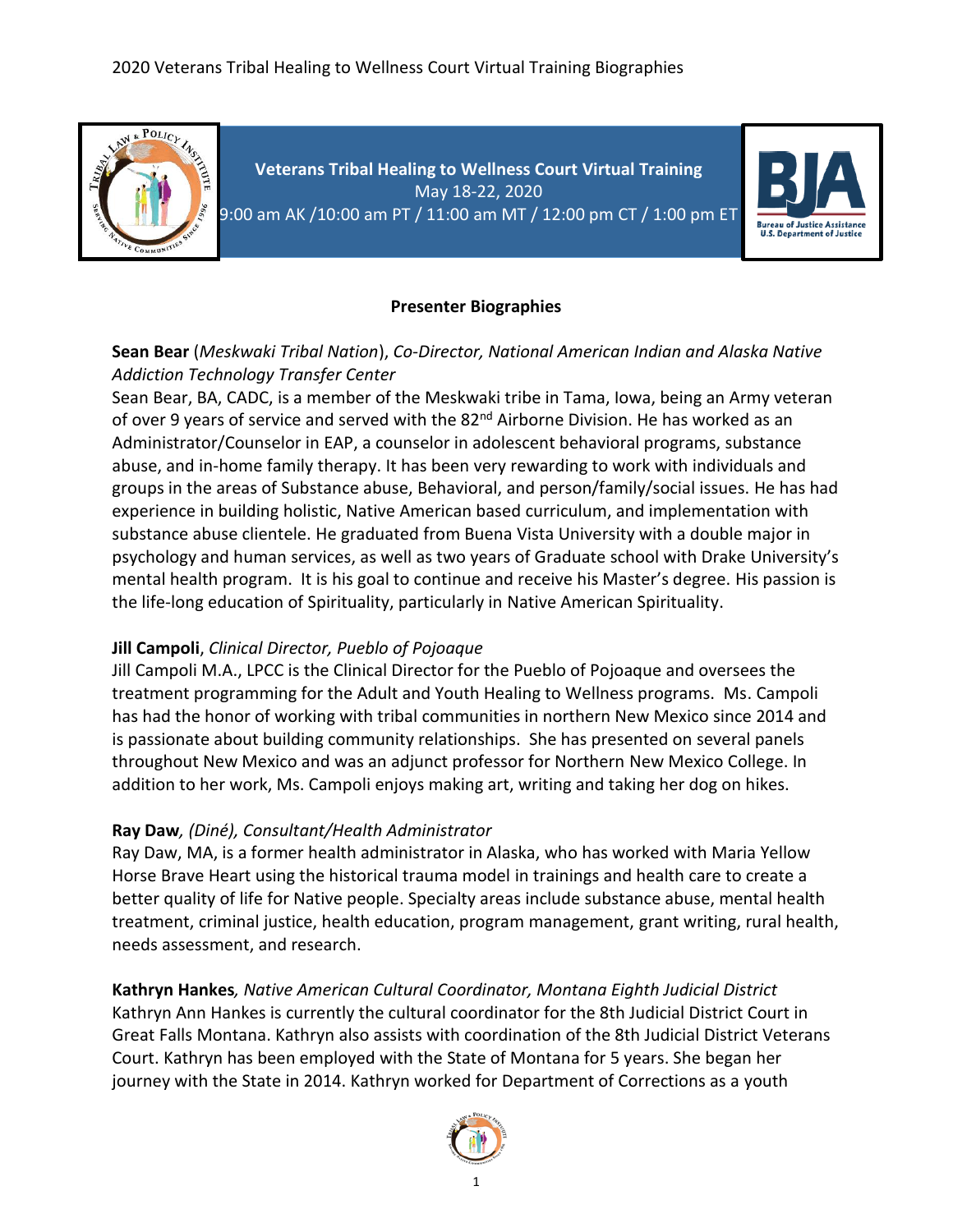correctional officer at the Youth Transition Center. During her time as a correctional officer Kathryn obtained Public Safety Officer Standards and Training (POST) certification. Kathryn obtained her Bachelor of Science in Criminal Justice with a minor in Community Leadership from Montana State University, Northern. Kathryn has also worked for the Office of Public Assistance and has experience in case management. Kathryn has assisted the 8th Judicial District Court in the implementation of cultural activities that promote healing and wellness. Some of these activities include; drum making, braiding sweet grass, sweat lodges, and beading. Additionally, Kathryn currently facilitates a group in which participants in the late phase of court compile a list of accomplishments to assist them in a positive transition back into the community. In her free time, Kathryn enjoys spending time with her family.

### **Hon. Kim McGinnis**, **Ph.D., Esq.** *Chief Judge, Pueblo of Pojoaque Tribal Court*

Pueblo of Pojoaque Chief Judge Kim McGinnis earned a Ph.D. in neuropharmacology from the University of Michigan in 1999. The focus of her graduate studies was neuronal cell death. Dr. McGinnis completed a post-doctoral fellowship at Massachusetts General Hospital, Department of Neurology, Molecular Neurogenetics Unit, where she studied protein expression related in human brains affected by Huntingtin's Disease. She graduated from Boston University School of Law in 2004 and clerked at the Michigan Court of Appeals before joining Detroit Legal Aid and Defenders as a felony-level public defender. In 2008, she became an assistant defender with the Michigan State Appellate Defender Office. Judge McGinnis was the principal appellate attorney investigating convictions tainted by Detroit Crime Lab malfeasance. In 2011, she moved to Taos, New Mexico and practiced family law, primarily representing survivors of domestic violence and sexual assault in state and tribal courts. The Pueblo of Pojoaque Tribal Council appointed her associate judge in 2013 and chief judge in 2015. Judge McGinnis presides over Pojoaque's Path to Wellness Court, a healing to wellness court. Pojoaque is currently implementing a Youth Healing to Wellness Court. She is also program director for Pojoaque's Opioid Prevention and Intervention Project, Substance Use Disorder Pre-Prosecution Diversion Project, Domestic Violence Education and Outreach Project, and Sober Living/Re-Entry Pilot Project. Judge McGinnis is also a certified handler for Kiki, Pojoaque's Tribal Courthouse Facility Dog.

# **Wesley L. Old Coyote** *(Crow and Chickahominy), Chief Executive Officer, Indian Family Health Clinic, Great Falls, MT*

Wesley (Wes) Old Coyote is a US Navy combat veteran and Native Montanan has over 30 years of experience in healthcare, program management, quality management, enterprise architecture and strategic planning. Prior to this most recent IFHC role, Wes worked in Federal Service for the Health & Human Services (HHS)/Indian Health Service (IHS) in multiple leadership roles, as well as USDA in Washington D.C. Previous to his return to Federal service, Mr. Old Coyote served as the Enterprise Operations Officer/Chief Technology Officer for the State of MT, SITSD. Mr. Old Coyote began his technology career in the U.S. Navy, working with the Tomahawk Cruise Missile systems, Command and Control Information Systems. He made numerous deployments to the Persian Gulf/Southwest Asia regions in support of Operations Desert Shield, Desert Storm, Southern Watch, Desert Strike and Desert Fox, onboard US Naval

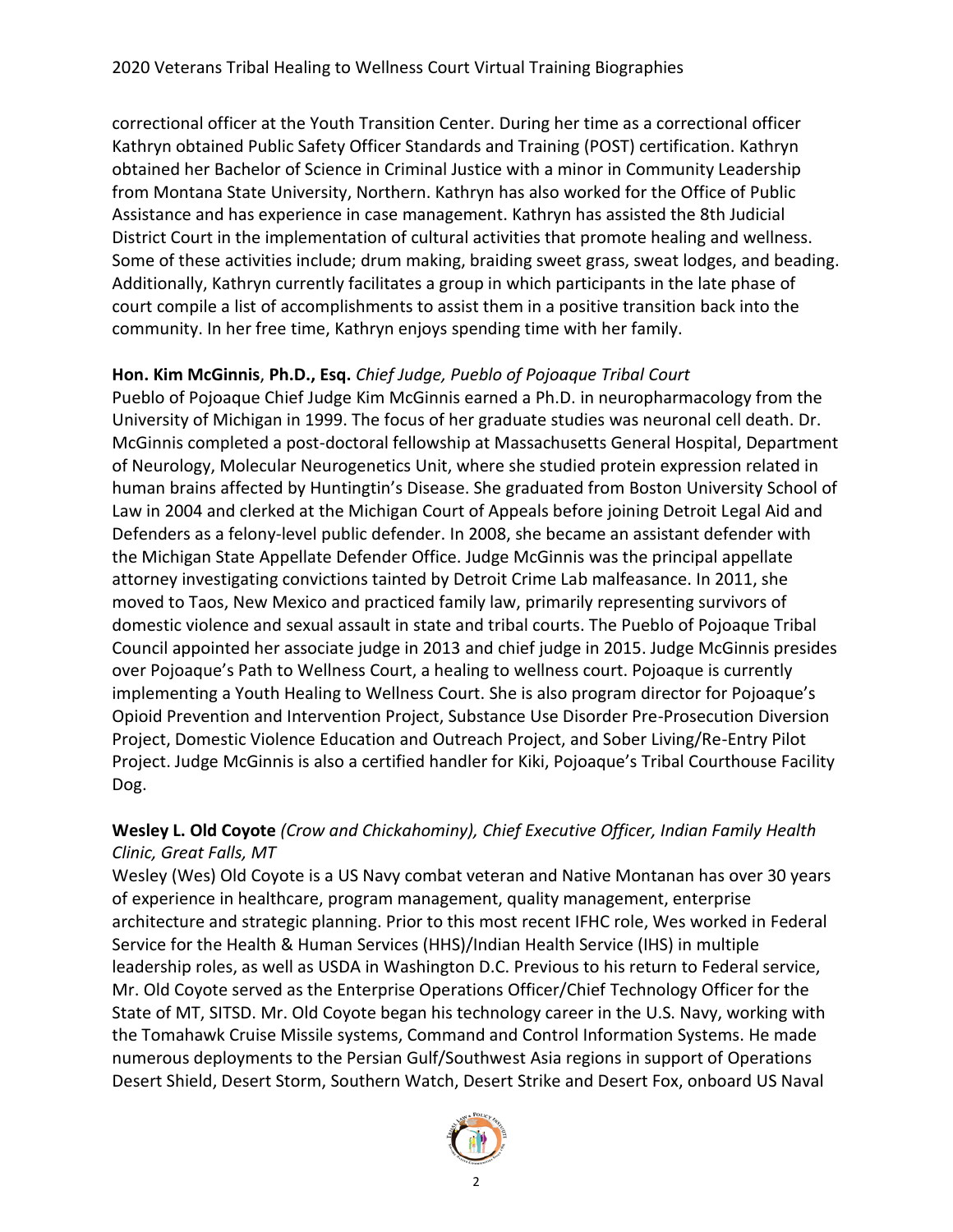combatants and Aircraft Carriers (USS Leftwich, USS Abraham Lincoln and USS Kitty Hawk). He has also served at the Naval Surface Weapons Systems Engineering Station, Naval Surface Warfare Center, Fleet Combat Training Center, Navy & Marine Corps Intelligence Center, Afloat Planning Systems Pacific and US CinC Pacific/Camp HM Smith. Wes holds a B.S. in Business Administration and holds certifications as a Project Management Professional (PMP), Certified Enterprise Architect (CEA-FEAF II), Zachman Certified Enterprise Architect (ZCEA) and numerous US Navy certifications. Wes is of Crow (enrolled) and Chickahominy decent. Wes and his wife Mary Lynne (Chippewa-Cree - enrolled), enjoy hiking, spending time with their dogs and horses.

**Kristina Pacheco** (*Pueblo of Laguna*), *Tribal Wellness Specialist, Tribal Law and Policy Institute* Kristina Pacheco, serves as a Tribal Law and Institute Tribal Wellness Specialist and is an enrolled member of the Pueblo of Laguna, and resides in the village of Paraje/Casa Blanca, NM. She is a licensed alcohol and drug abuse counselor in the state of NM and has over 20 years of experience in the field of substance abuse treatment and prevention. Prior to joining TLPI, she worked for the Pueblo of Laguna for 14 years; as a Supervising Probation Officer (2004-2010), Lead Counselor (2010-2014) and Behavioral Health Program Manager (2014-2019). In 2007, Kristina and the staff of the tribal court began the Pueblo of Laguna Healing to Wellness Court (HTWC). The HTWC was granted Mentor Court Status in 2017 by the National Association of Drug Court Professionals Drug Court Initiatives. Kristina also provided training and technical assistance to other Native communities as a consultant. Kristina is the mother of one son, an adopted daughter and a grandmother.

# **Mark Panasiewicz,** *Program Director, Justice for Vets, National Association of Drug Court Professionals*

Mark Panasiewicz is a veteran of the U.S. Air Force. He went on to get his B.S. in psychology from Michigan Technological University and then received his master's degree in clinical social work from Michigan State University. He was involved with the Keweenaw Bay Indian Community (KBIC) healing to wellness court from 2011 to 2018, serving as a team member on the court and acting as the group therapist/facilitator. Mr. Panasiewicz has also been involved with the Tribal Law and Policy Institute since 2014. He is a licensed clinical therapist in both Wisconsin and Michigan and was the clinical director of a 90-day inpatient substance use treatment center (Gookomis Endaad), where his treatment modalities and treatment plan were adopted and implemented. He currently serves as a project director for Justice for Vets, a division of the National Association of Drug Court Professionals.

# **Hon. Gregory Pinski**, *District Judge, Montana Eighth Judicial District*

Judge Gregory G. Pinski is a district judge for the State of Montana Eighth Judicial District Court. Judge Pinski earned his bachelor of arts, magna cum laude, in political science and journalism from the University of North Dakota. Before attending law school, Judge Pinski worked at the White House in the Office of Presidential Scheduling for President Bill Clinton. Judge Pinski graduated, with distinction, from the University of North Dakota School of Law. Upon graduation from law school, Judge Pinski entered private practice with Gray Plant Mooty in Minneapolis, while teaching at the University of Minnesota Law School. Judge Pinski returned